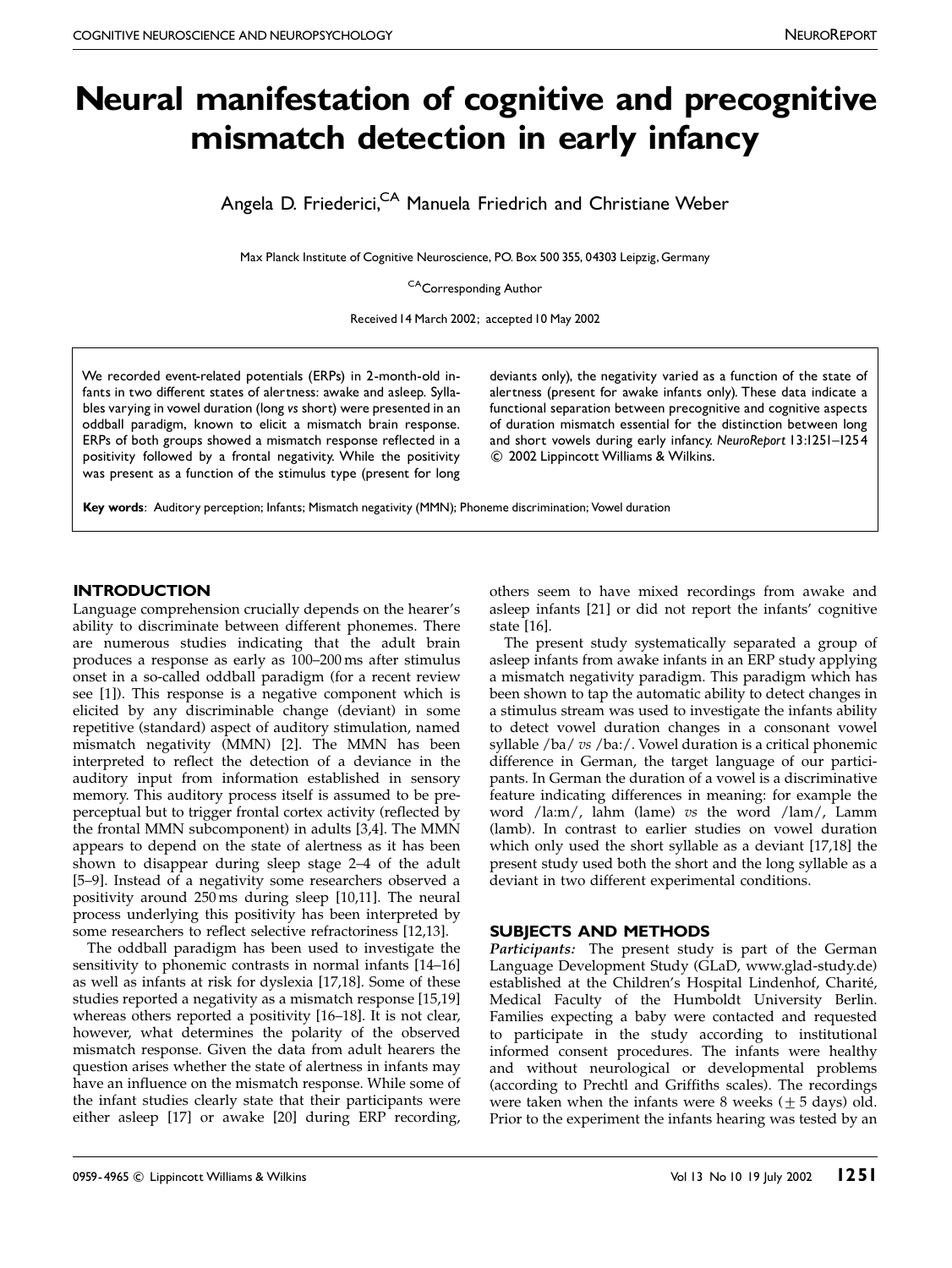otoacoustic emission screening (OAE). All children had a normal hearing. A total of 39 infants entered the study as they were identified to either be awake in an experimental run or asleep. Twenty-nine infants (10 female) were asleep whereas only 10 infants (four female) remained awake during a whole experimental run.

Procedure, stimuli and ERP recording: In a passive oddball paradigm (standard:  $p=5/6$ , deviant:  $p=1/6$ ) two experimental runs were created: (1) a frequently occurring short CV-syllable (/ba/, duration 202 ms) was occasionally replaced by a deviant, i.e. a long CV-syllable (/ba:/, duration 341 ms) and (2) a frequently occurring long CVsyllable /ba:/ replaced by an occasionally occurring short CV-syllable /ba/.

The short syllable /ba/ was infant directed spoken by a young mother who is a native speaker of standard German. After recording and digitalization (44.1 kHz, 16 bit sampling rate) the steady state part of the vowel was lengthened (starting 30 ms after syllable onset) to obtain the second syllable /ba:/ (Fig. 1). During each experimental run 600 trials were presented with a fixed ISI (offset to onset) of 855 ms. The order of the two runs was counterbalanced across the infants. Stimuli were presented via a loudspeaker with an intensity of 64 dB SPL. The infants were lying in a child's safety seat while ERP were recorded. Their alertness state was determined every 2 min by both the infants monitored behavior and the on-line EEG.



Fig. I. Stimulus plot. Short naturally produced syllable (below) and lengthened syllable (above).

The ERPs were registered with Ag-AgCL electrodes attached to frontal  $(F3, Fz, F4)$ , central  $(C3, Cz, C4)$  and parietal (P3, Pz, P4) scalp sites according to the International 10-20 electrode system. An electrode cap was used. Electrooculograms (EOG) were bipolar recorded from supraorbital and infraorbital electrodes on the right eye as well as from electrodes located lateral to the left and to the right eye. The ERP electrodes were referred to A1. The EEG was amplified with PORTI-32/MREFA (Twente Medical Systems), digitalized on-line at a rate of 250 Hz, and stored on hard disk. Further analyses were processed off-line. The EEG was high-pass filtered with 0.3 Hz and algebraically rereferred to the average of both mastoids. Trials with a s.d.  $> 80 \mu V$  within a sliding window of 200 ms were rejected automatically. Epochs of 1000 ms from stimuli onset were averaged according to a 200 ms pre-stimulus baseline. At least 60 artifact free trials were required for an individual average to be included in further analyses. The statistical analyses were carried out for consecutive time windows of 200 ms.

A four-way ANOVA with the factors stimulus (long vs short), condition (deviant vs standard), site (F3/Fz/F4/C3/  $Cz/C4/P3/Pz/P4$ ) and group (awake  $vs$  asleep) as a random factor was conducted to reveal possible interactions of the experimental manipulated conditions with the alertness state. To separately determine the differences between standard and deviant one-way analyses with the factor condition were calculated for long and short stimuli within each group.

## RESULTS

ERP differences between standard and deviant were found as a function of stimulus type and state of alertness in three different time windows (stimulus  $\times$  conditions  $\times$  group, 200–400 ms:  $F(1,8) = 36.076$ ,  $p < 0.001$ ; 600–800 ms:  $F(1,8) = 7.073$ ,  $p = 0.029$ ; 800–1000 ms:  $F(1,8) = 16.381$ ,  $p = 0.004$ ). In the fourth time window between 400 and 600 ms different processing of long and short stimuli within the standard and deviant conditions was not affected by the alertness state (stimulus  $\times$  condition  $\times$  group, 400–600 ms:  $F(1,8) = 1.192$ ,  $p > 0.05$ ).

Both the awake and the asleep group showed a mismatch response for the long deviant condition. For awake infants we observed a frontal positivity significant between 400 and 600 ms (Fz: F(1,18) = 4.679,  $p = 0.044$ ) followed by a right frontally distributed negativity significant between 800 and 1000 ms (F4: F(1,18) = 5.241,  $p = 0.034$ ; Fig. 2a). Infants that were asleep (Fig. 2b) demonstrated a positivity which was spatially and temporally more extended than the one observed for the awake group (200–400 ms, Fz:  $F(1,56) = 8.953$ ,  $p = 0.004$ ; F3:  $F(1,56) = 8.068$ ,  $p = 0.006$ ; F4:  $F(1,56) = 8.008$ ,  $p = 0.006$ ; Cz:  $F(1,56) = 8.431$ ,  $p = 0.005$ ; C3:  $F(1,56) = 7.893$ ,  $p = 0.007$ ; C4:  $F(1,56) = 6.644$ ,  $p = 0.013$ ; Pz:  $F(1,56) = 7.689$ ,  $p = 0.008$ ; P3:  $F(1,56) = 5.665$ ,  $p = 0.021$ ; 400-600 ms, Fz:  $F(1,56) = 5.033$ ,  $p = 0.029$ ; F3:  $F(1,56) = 4.739$ ,  $p = 0.034$ ; F4: F(1,56) = 5.131,  $p = 0.027$ ; Cz: F(1,56) = 4.390,  $p = 0.041$ ; C3: F(1,56) = 4.294,  $p = 0.043$ ). This difference between the groups might be caused by an overlapping non-significant negative deflection within the time window between 200 and 400 ms which can be observed for awake infants. In the asleep group, moreover, a late centro-parietal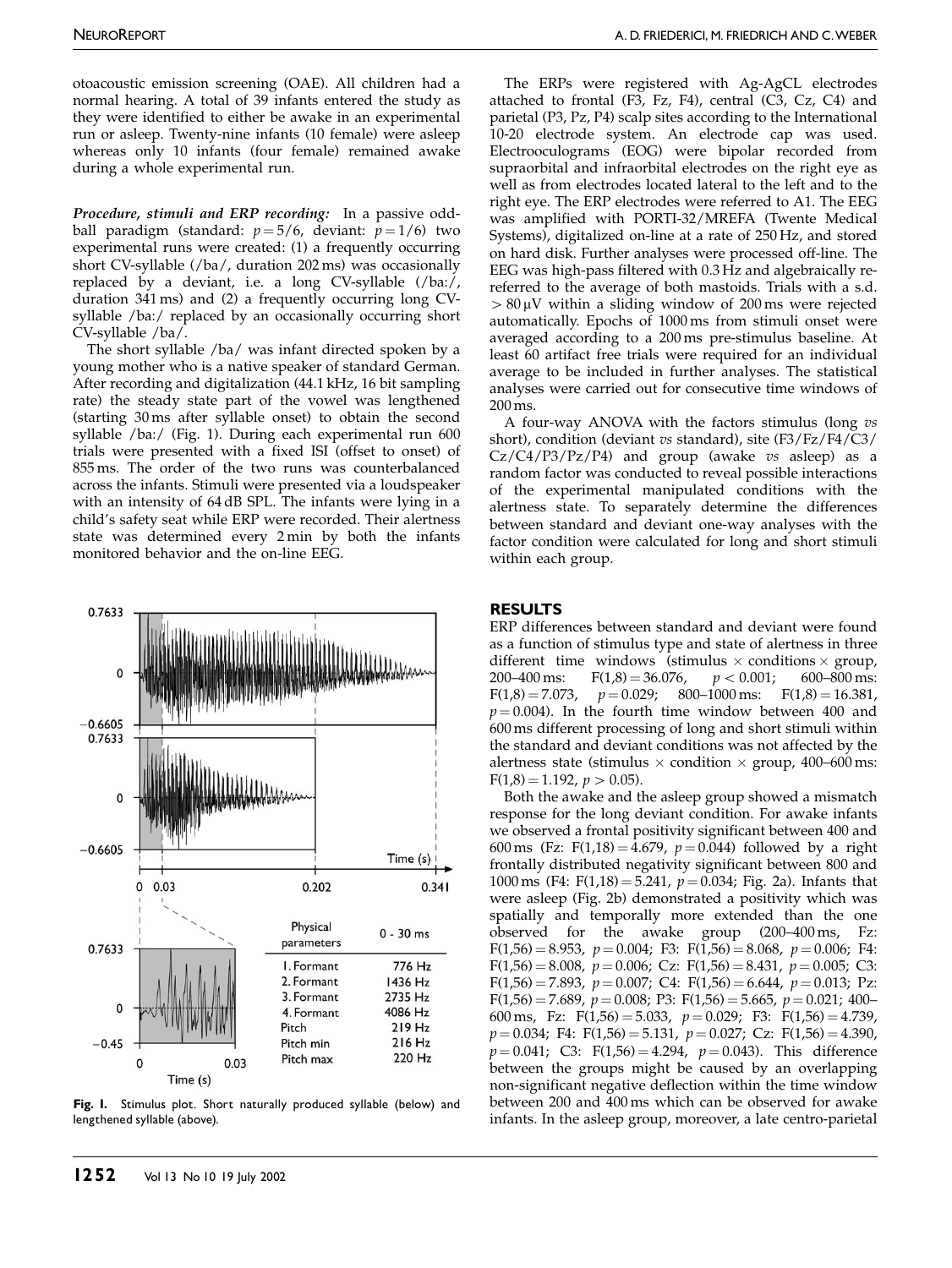

Fig. 2. Averaged ERPs to long deviants for 10 infants in awake state (a) and for 29 infants asleep (b), and to short deviants for 10 infants in awake state (c) and for 29 infants asleep (d). Solid lines for deviants and broken lines for standards. Pos.  $=$  frontal positivity; Neg.  $=$  frontal negativity.

negativity was found to be significant at electrode C4 for the long deviant condition  $(800-1000 \text{ ms}, \text{ F}(1,56) = 4.996,$  $p = 0.029$ ). For a direct comparison of the two groups see Fig. 3.

For the short deviant neither group showed an effect in the positivity time range. Again, there was a group difference with respect to the negativity: awake infants (Fig. 2c) showed a right frontal negativity (F4:  $F(1,18) = 8.038$ ,  $p = 0.011$ ) similar to that of the long stimulus, whereas asleep infants did not. For a direct comparison of the two groups see Fig. 3.

#### **DISCUSSION**

Clear differences were observed for phoneme change detection as a function of the infant's state of alertness and as a function of stimulus type (duration). Two different ERP components were observed as a mismatch response: a positivity with a frontal maximum peaking at 500 ms and a frontally distributed negativity with a maximum between 800 and 900 ms. While the positivity varied as a function of stimulus type, the frontal negativity varied as a function of alertness.

The positivity was only present for long deviants clearly demonstrating that it is easier to detect a long syllable as a deviant in a sequence of short syllables than a short syllable as a deviant in a sequence of long syllables. This can be explained by a greater perceptual saliency of a larger element in the context of smaller elements than of a smaller element in the context of larger elements. The finding that the positivity was present for both groups indicates that this



Fig. 3. Difference waves for 10 infants in awake state (solid lines) for 29 infants asleep (broken lines) and for long stimuli (a) and short stimuli (b).

effect reflects a precognitive aspect of change detection. The further result that the positive deflection for both deviant and standard condition was larger for infants that were asleep than for infants that were awake, furthermore, can be taken as additional evidence for the notion that the positivity reflects precognitive aspects of auditory processing.

The frontal negativity was present only for the awake group. This suggests that this negativity reflects an aspect of the mismatch response which is related to alertness and may therefore be viewed to reflect a cognitive aspect. A second late negativity with a centro-parietal maximum was observed to the long deviant for asleep infants. As this negativity's presence depends on both the stimulus type as well as on the infants' state of alertness it functionally resembles the late negativity reported for adults during sleep [22]. For adults a late negativity (N360) was observed as part of a biphasic pattern following a positivity (P240) in an auditory oddball paradigm, which also was modulated by the state of alertness and by the stimulus type with a larger amplitude for high than for low deviants.

The present results for the asleep infants are in general agreement with earlier findings [17]. In a study which only used a short syllable as a deviant and in which infants were asleep during ERP recordings, a positivity between 200 and 450 ms was found for 6-month-old Finnish infants [17]. This study also tested newborn infants for two ISI conditions. A similar positivity was not observed for both ISI conditions, but in an earlier window (155–200 ms) a positivity was found at P3 in the long ISI condition [18]. Thus, it appears that a mismatch response to duration decrements in vowels cannot easily be found at birth but it occurs in form of a positivity with a maximum between 200 and 450 ms at the age of 6 months [17]. At the age of 2 months a mismatch response to duration decrement could still not be observed